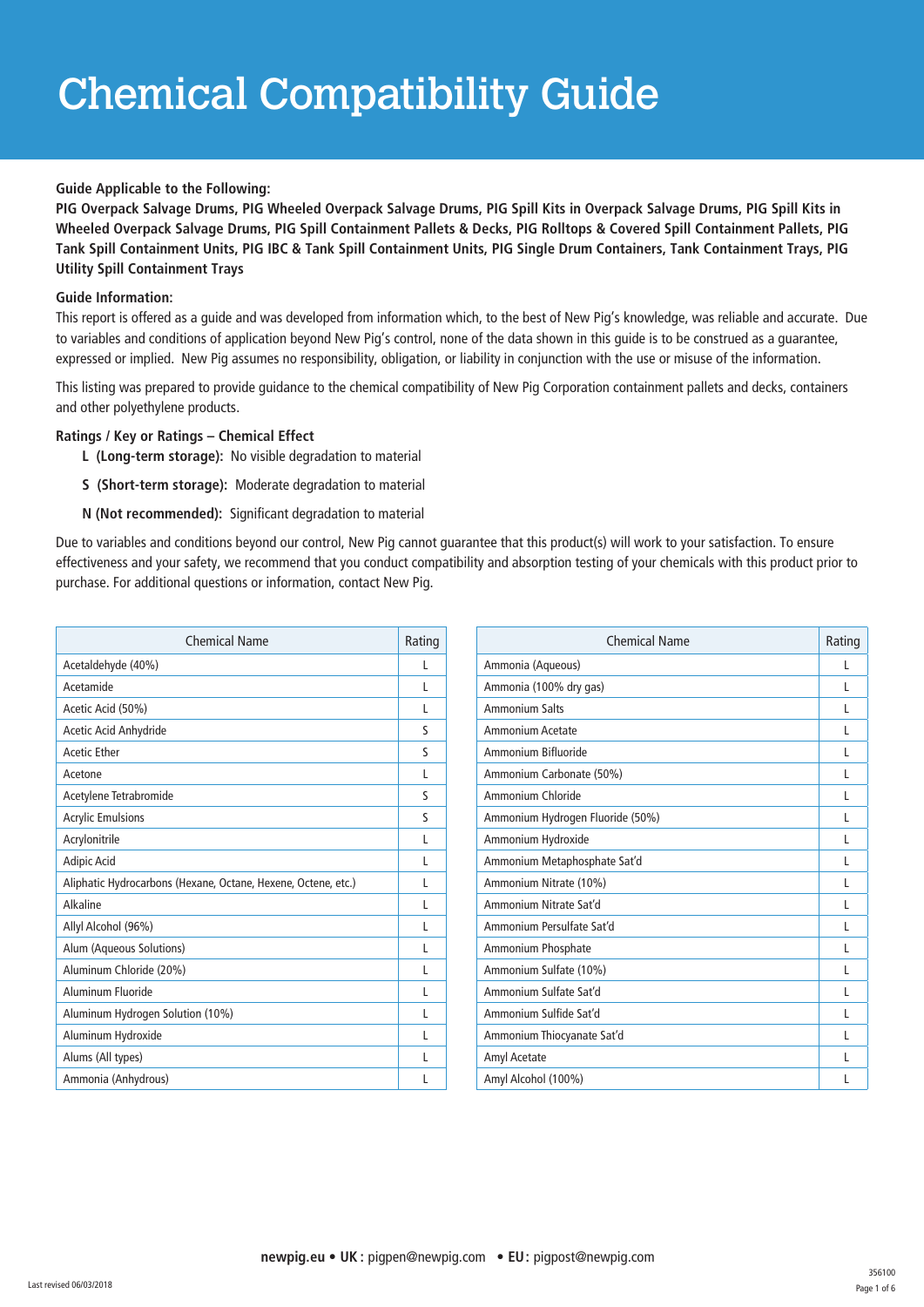| <b>Chemical Name</b>             | Rating |
|----------------------------------|--------|
| Amyl Chloride                    | Ν      |
| Aniline (100%)                   | S      |
| Aniline Hydrochloride            | S      |
| <b>Animal Fats</b>               | L      |
| Anti-Freeze                      | L      |
| <b>Antimony Salts</b>            | L      |
| Antimony Trichloride (90%)       | L      |
| Aqua Regia                       | N      |
| Aqueous Salt Solutions (NaCl)    | L      |
| Aqueous Alkalies (NaOH)          | L      |
| Arsenic Acid                     | L      |
| <b>Arsenic Salts</b>             | L      |
| <b>Barium Salts</b>              | L      |
| <b>Barium Carbonate</b>          | L      |
| <b>Barium Chloride</b>           | L      |
| <b>Barium Cyanide</b>            | L      |
| <b>Barium Sulfide</b>            | L      |
| Battery Fluid, Acid              | S      |
| Beef Tallow Emulsion, Sulfonated | L      |
| <b>Beer</b>                      | L      |
| Benzaldehyde                     | L      |
| Benzene                          | L      |
| <b>Benzene Sulfonic Acid</b>     | S      |
| <b>Benzoic Acid</b>              | L      |
| <b>Benzyl Alcohol</b>            | L      |
| <b>Benzyl Chloroformate</b>      | L      |
| <b>Bismuth Salts</b>             | L      |
| Bleach Lye (10%)                 | S      |
| <b>Black Liquor</b>              | L      |
| Borax Cold Sat'd                 | L      |
| <b>Boric Acid Dilute</b>         | L      |
| Boric Acid Conc.                 | L      |
| Bromine, Liquid                  | Ν      |
| <b>Bromine, Water</b>            | Ν      |
| Bromobenzene                     | Ν      |
| <b>Bromoform</b>                 | Ν      |
| <b>Butadiene</b>                 | L      |
| <b>Butane</b>                    | L      |
| Butanediol (100%)                | L      |
| <b>Butanol</b>                   | L      |
| <b>Butyl Acetate</b>             | L      |
| Butyl Alcohol (100%)             | L      |
| <b>Butylene</b>                  | Ν      |
| <b>Butylene Glycol</b>           | L      |

| <b>Chemical Name</b>                    | Rating |
|-----------------------------------------|--------|
| <b>Butylene Liquid</b>                  | N      |
| <b>Butyl Phenol</b>                     | Ν      |
| <b>Butyric Acid</b>                     | L      |
| Calcium Carbonate                       | L      |
| Calcium Chloride                        | L      |
| Calcium Hydroxide                       | L      |
| Calcium Hypochlorite                    | L      |
| Calcium Nitrate (50%)                   | L      |
| <b>Calcium Sulfate</b>                  | L      |
| Camphor Oil                             | N      |
| Carbon Bisulfide                        | Ν      |
| Carbon Disulfide                        | Ν      |
| Carbonic Acid (AQ. CO2)                 | L      |
| Carbon Monoxide                         | L      |
| Carbon Tetrachloride                    | Ν      |
| Castor Oil Conc.                        | L      |
| Caustic (Aqueous)                       | L      |
| Caustic Potash Sol. (50%)               | L      |
| Caustic Soda Sol. (10%)                 | L      |
| Chloral Hydrate                         | L      |
| Chloroethanol                           | L      |
| Chloric Acid (10%)                      | L      |
| <b>Chloracetic Acid</b>                 | L      |
| Chlorobenzene                           | S      |
| Chloroform                              | Ν      |
| Chloromethane                           | N      |
| Chlorosulfonic Acid (100%)              | N      |
| Chrome Alum Sat'd                       | L      |
| Chromic Acid (50%)                      | S      |
| Cider                                   | L      |
| <b>Citric Acid (All Concentrations)</b> | L      |
| Clorox Bleach                           | L      |
| Coconut Oil Alcohols                    | L      |
| <b>Cola Concentrates</b>                | L      |
| Compressed Air Conditioning Oil         | L      |
| <b>Copper Salts</b>                     | L      |
| Copper Cyanide                          | L      |
| <b>Copper Nitrate</b>                   | L      |
| Copper Sulfate                          | L      |
| Corn Oil                                | L      |
| <b>Cottonseed Oil</b>                   | L      |
| Cresol (90%)                            | L      |
| Cresylic Acid                           | L      |
| Crotonic Aldehyde                       | L      |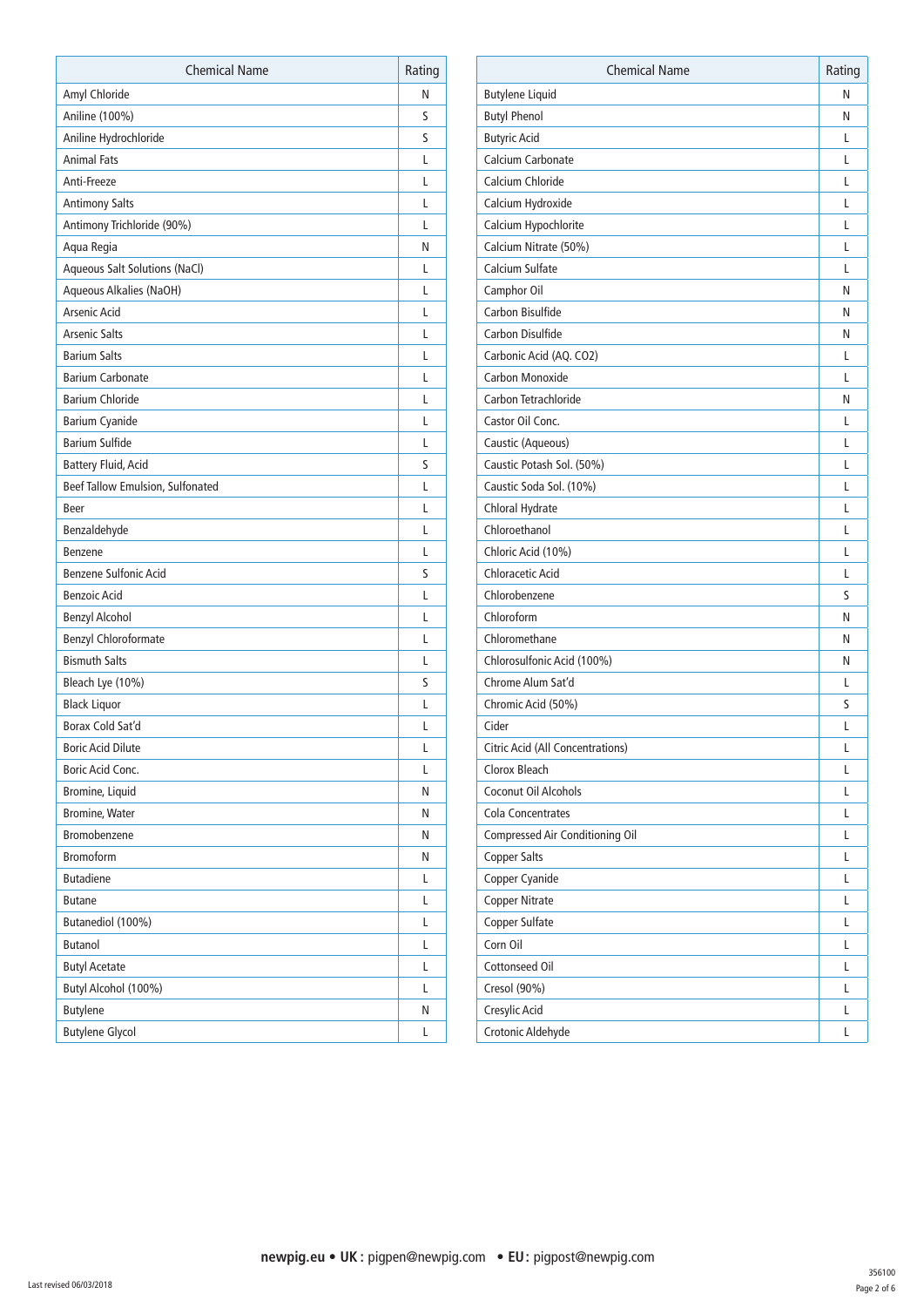| <b>Chemical Name</b>              | Rating |
|-----------------------------------|--------|
| Cuprous Chloride Sat'd            | L      |
| Cyclohexane                       | L      |
| Cyclohexanol                      | L      |
| Cyclohexanone                     | S      |
| Detergents, General               | L      |
| Developers, Photographic          | L      |
| Dextrin Sat'd                     | L      |
| Dextrose Sat'd                    | L      |
| <b>Diazo Salts</b>                | L      |
| Dibutyl Ether                     | Ν      |
| Dibutyl Phthalate                 | S      |
| Dibutyl Sebacate                  | S      |
| Dichloroacetic Acid               | S      |
| Dichloroacetic Acid, Methyl Ester | L      |
| Dichlorobenzene, Liquid           | Ν      |
| Dichloroethylene                  | Ν      |
| Diesel Fuel                       | S      |
| Diesel Oil                        | S      |
| Diethylene Glycol                 | L      |
| Diethanolamine                    | S      |
| Diethyl Carbonate                 | L      |
| Diglycolic Acid (30%)             | L      |
| Di-Isobutyl Ketone                | S      |
| Dimethylamine                     | S      |
| Dimethyl Formamide                | S      |
| Dinonyl Phthalate                 | Ν      |
| Dioctyl Phthalate                 | Ν      |
| Dioxane                           | L      |
| Diphenyl Oxide                    | Ν      |
| Disodium Phosphate                | L      |
| Electrolyte                       | L      |
| Emulsions, Photographic           | L      |
| Ethanol                           | L      |
| Ether                             | Ν      |
| Ethyl Acetate (100%)              | S      |
| <b>Ethyl Alcohol</b>              | L      |
| <b>Ethyl Butyrate</b>             | S      |
| <b>Ethyl Chloride</b>             | Ν      |
| <b>Ethyl Ether</b>                | Ν      |
| <b>Ethylene Chloride</b>          | Ν      |
| Ethylene Chlorohydrin             | L      |
| <b>Ethylene Diamine</b>           | L      |
| <b>Ethylene Dichloride</b>        | Ν      |
| Ethylene Glycol                   | L      |

| <b>Ethylene Oxide</b><br>Ν<br><b>Fatty Acids</b><br>L<br>Fatty Alcohol Sulfonate<br>L<br><b>Ferric Salts</b><br>L<br><b>Ferric Sulfate</b><br>L<br><b>Ferrous Salts</b><br>L<br><b>Ferrous Sulfate</b><br>L<br><b>Fertilizer Salts</b><br>L<br><b>Fish Solubles</b><br>L<br><b>Fluoboric Acid</b><br>L<br>Fluosilicic Acid (All concentrations)<br>L<br>Formaldehyde (40%)<br>L<br>Formamide<br>L<br>Formic Acid (All concentrations)<br>L<br>Fruit Pulp<br>L<br>Fuel Oil<br>L<br>Furfural (100%)<br>L<br>Furfuryl Alcohol<br>Ν<br>Gallic Acid Sat'd<br>L<br>Gasoline<br>L<br>Gasohol<br>L<br>Gelatine<br>L<br>Gin<br>L<br><b>Gluconic Acid (All concentrations)</b><br>L<br>Glucose<br>L<br>Glycerine<br>L<br>Glycol<br>L<br><b>Glycol Ethers</b><br>L<br>Glycolic Acid (All conc.)<br>L<br>Grape Sugar Sat'd Aq.<br>L<br>Heptane<br>L<br>Hexane<br>L<br><b>Hexanol Tert</b><br>L<br>Hydrazine (35%)<br>L<br>Hydrazine Hydrate<br>L<br>Hydrazine Hydrochloride<br>L<br>Hydrosulfite (10%)<br>L<br>Hydroxylamine Sulfate<br>L<br>Hydriodic Acid (All conc.)<br>L<br>Hydrobromic Acid (50%)<br>L<br>Hydrocycanic Acid Sat'd<br>L<br>Hydrochloric Acid (All conc.)<br>L<br>Hydrofluoric Acid (All conc.)<br>L<br>Hydrofluorosilicic Acid (All conc.)<br>L | <b>Chemical Name</b> | Rating |
|---------------------------------------------------------------------------------------------------------------------------------------------------------------------------------------------------------------------------------------------------------------------------------------------------------------------------------------------------------------------------------------------------------------------------------------------------------------------------------------------------------------------------------------------------------------------------------------------------------------------------------------------------------------------------------------------------------------------------------------------------------------------------------------------------------------------------------------------------------------------------------------------------------------------------------------------------------------------------------------------------------------------------------------------------------------------------------------------------------------------------------------------------------------------------------------------------------------------------------------------------------|----------------------|--------|
|                                                                                                                                                                                                                                                                                                                                                                                                                                                                                                                                                                                                                                                                                                                                                                                                                                                                                                                                                                                                                                                                                                                                                                                                                                                         |                      |        |
|                                                                                                                                                                                                                                                                                                                                                                                                                                                                                                                                                                                                                                                                                                                                                                                                                                                                                                                                                                                                                                                                                                                                                                                                                                                         |                      |        |
|                                                                                                                                                                                                                                                                                                                                                                                                                                                                                                                                                                                                                                                                                                                                                                                                                                                                                                                                                                                                                                                                                                                                                                                                                                                         |                      |        |
|                                                                                                                                                                                                                                                                                                                                                                                                                                                                                                                                                                                                                                                                                                                                                                                                                                                                                                                                                                                                                                                                                                                                                                                                                                                         |                      |        |
|                                                                                                                                                                                                                                                                                                                                                                                                                                                                                                                                                                                                                                                                                                                                                                                                                                                                                                                                                                                                                                                                                                                                                                                                                                                         |                      |        |
|                                                                                                                                                                                                                                                                                                                                                                                                                                                                                                                                                                                                                                                                                                                                                                                                                                                                                                                                                                                                                                                                                                                                                                                                                                                         |                      |        |
|                                                                                                                                                                                                                                                                                                                                                                                                                                                                                                                                                                                                                                                                                                                                                                                                                                                                                                                                                                                                                                                                                                                                                                                                                                                         |                      |        |
|                                                                                                                                                                                                                                                                                                                                                                                                                                                                                                                                                                                                                                                                                                                                                                                                                                                                                                                                                                                                                                                                                                                                                                                                                                                         |                      |        |
|                                                                                                                                                                                                                                                                                                                                                                                                                                                                                                                                                                                                                                                                                                                                                                                                                                                                                                                                                                                                                                                                                                                                                                                                                                                         |                      |        |
|                                                                                                                                                                                                                                                                                                                                                                                                                                                                                                                                                                                                                                                                                                                                                                                                                                                                                                                                                                                                                                                                                                                                                                                                                                                         |                      |        |
|                                                                                                                                                                                                                                                                                                                                                                                                                                                                                                                                                                                                                                                                                                                                                                                                                                                                                                                                                                                                                                                                                                                                                                                                                                                         |                      |        |
|                                                                                                                                                                                                                                                                                                                                                                                                                                                                                                                                                                                                                                                                                                                                                                                                                                                                                                                                                                                                                                                                                                                                                                                                                                                         |                      |        |
|                                                                                                                                                                                                                                                                                                                                                                                                                                                                                                                                                                                                                                                                                                                                                                                                                                                                                                                                                                                                                                                                                                                                                                                                                                                         |                      |        |
|                                                                                                                                                                                                                                                                                                                                                                                                                                                                                                                                                                                                                                                                                                                                                                                                                                                                                                                                                                                                                                                                                                                                                                                                                                                         |                      |        |
|                                                                                                                                                                                                                                                                                                                                                                                                                                                                                                                                                                                                                                                                                                                                                                                                                                                                                                                                                                                                                                                                                                                                                                                                                                                         |                      |        |
|                                                                                                                                                                                                                                                                                                                                                                                                                                                                                                                                                                                                                                                                                                                                                                                                                                                                                                                                                                                                                                                                                                                                                                                                                                                         |                      |        |
|                                                                                                                                                                                                                                                                                                                                                                                                                                                                                                                                                                                                                                                                                                                                                                                                                                                                                                                                                                                                                                                                                                                                                                                                                                                         |                      |        |
|                                                                                                                                                                                                                                                                                                                                                                                                                                                                                                                                                                                                                                                                                                                                                                                                                                                                                                                                                                                                                                                                                                                                                                                                                                                         |                      |        |
|                                                                                                                                                                                                                                                                                                                                                                                                                                                                                                                                                                                                                                                                                                                                                                                                                                                                                                                                                                                                                                                                                                                                                                                                                                                         |                      |        |
|                                                                                                                                                                                                                                                                                                                                                                                                                                                                                                                                                                                                                                                                                                                                                                                                                                                                                                                                                                                                                                                                                                                                                                                                                                                         |                      |        |
|                                                                                                                                                                                                                                                                                                                                                                                                                                                                                                                                                                                                                                                                                                                                                                                                                                                                                                                                                                                                                                                                                                                                                                                                                                                         |                      |        |
|                                                                                                                                                                                                                                                                                                                                                                                                                                                                                                                                                                                                                                                                                                                                                                                                                                                                                                                                                                                                                                                                                                                                                                                                                                                         |                      |        |
|                                                                                                                                                                                                                                                                                                                                                                                                                                                                                                                                                                                                                                                                                                                                                                                                                                                                                                                                                                                                                                                                                                                                                                                                                                                         |                      |        |
|                                                                                                                                                                                                                                                                                                                                                                                                                                                                                                                                                                                                                                                                                                                                                                                                                                                                                                                                                                                                                                                                                                                                                                                                                                                         |                      |        |
|                                                                                                                                                                                                                                                                                                                                                                                                                                                                                                                                                                                                                                                                                                                                                                                                                                                                                                                                                                                                                                                                                                                                                                                                                                                         |                      |        |
|                                                                                                                                                                                                                                                                                                                                                                                                                                                                                                                                                                                                                                                                                                                                                                                                                                                                                                                                                                                                                                                                                                                                                                                                                                                         |                      |        |
|                                                                                                                                                                                                                                                                                                                                                                                                                                                                                                                                                                                                                                                                                                                                                                                                                                                                                                                                                                                                                                                                                                                                                                                                                                                         |                      |        |
|                                                                                                                                                                                                                                                                                                                                                                                                                                                                                                                                                                                                                                                                                                                                                                                                                                                                                                                                                                                                                                                                                                                                                                                                                                                         |                      |        |
|                                                                                                                                                                                                                                                                                                                                                                                                                                                                                                                                                                                                                                                                                                                                                                                                                                                                                                                                                                                                                                                                                                                                                                                                                                                         |                      |        |
|                                                                                                                                                                                                                                                                                                                                                                                                                                                                                                                                                                                                                                                                                                                                                                                                                                                                                                                                                                                                                                                                                                                                                                                                                                                         |                      |        |
|                                                                                                                                                                                                                                                                                                                                                                                                                                                                                                                                                                                                                                                                                                                                                                                                                                                                                                                                                                                                                                                                                                                                                                                                                                                         |                      |        |
|                                                                                                                                                                                                                                                                                                                                                                                                                                                                                                                                                                                                                                                                                                                                                                                                                                                                                                                                                                                                                                                                                                                                                                                                                                                         |                      |        |
|                                                                                                                                                                                                                                                                                                                                                                                                                                                                                                                                                                                                                                                                                                                                                                                                                                                                                                                                                                                                                                                                                                                                                                                                                                                         |                      |        |
|                                                                                                                                                                                                                                                                                                                                                                                                                                                                                                                                                                                                                                                                                                                                                                                                                                                                                                                                                                                                                                                                                                                                                                                                                                                         |                      |        |
|                                                                                                                                                                                                                                                                                                                                                                                                                                                                                                                                                                                                                                                                                                                                                                                                                                                                                                                                                                                                                                                                                                                                                                                                                                                         |                      |        |
|                                                                                                                                                                                                                                                                                                                                                                                                                                                                                                                                                                                                                                                                                                                                                                                                                                                                                                                                                                                                                                                                                                                                                                                                                                                         |                      |        |
|                                                                                                                                                                                                                                                                                                                                                                                                                                                                                                                                                                                                                                                                                                                                                                                                                                                                                                                                                                                                                                                                                                                                                                                                                                                         |                      |        |
|                                                                                                                                                                                                                                                                                                                                                                                                                                                                                                                                                                                                                                                                                                                                                                                                                                                                                                                                                                                                                                                                                                                                                                                                                                                         |                      |        |
|                                                                                                                                                                                                                                                                                                                                                                                                                                                                                                                                                                                                                                                                                                                                                                                                                                                                                                                                                                                                                                                                                                                                                                                                                                                         |                      |        |
|                                                                                                                                                                                                                                                                                                                                                                                                                                                                                                                                                                                                                                                                                                                                                                                                                                                                                                                                                                                                                                                                                                                                                                                                                                                         |                      |        |
|                                                                                                                                                                                                                                                                                                                                                                                                                                                                                                                                                                                                                                                                                                                                                                                                                                                                                                                                                                                                                                                                                                                                                                                                                                                         |                      |        |
|                                                                                                                                                                                                                                                                                                                                                                                                                                                                                                                                                                                                                                                                                                                                                                                                                                                                                                                                                                                                                                                                                                                                                                                                                                                         |                      |        |
|                                                                                                                                                                                                                                                                                                                                                                                                                                                                                                                                                                                                                                                                                                                                                                                                                                                                                                                                                                                                                                                                                                                                                                                                                                                         |                      |        |
|                                                                                                                                                                                                                                                                                                                                                                                                                                                                                                                                                                                                                                                                                                                                                                                                                                                                                                                                                                                                                                                                                                                                                                                                                                                         |                      |        |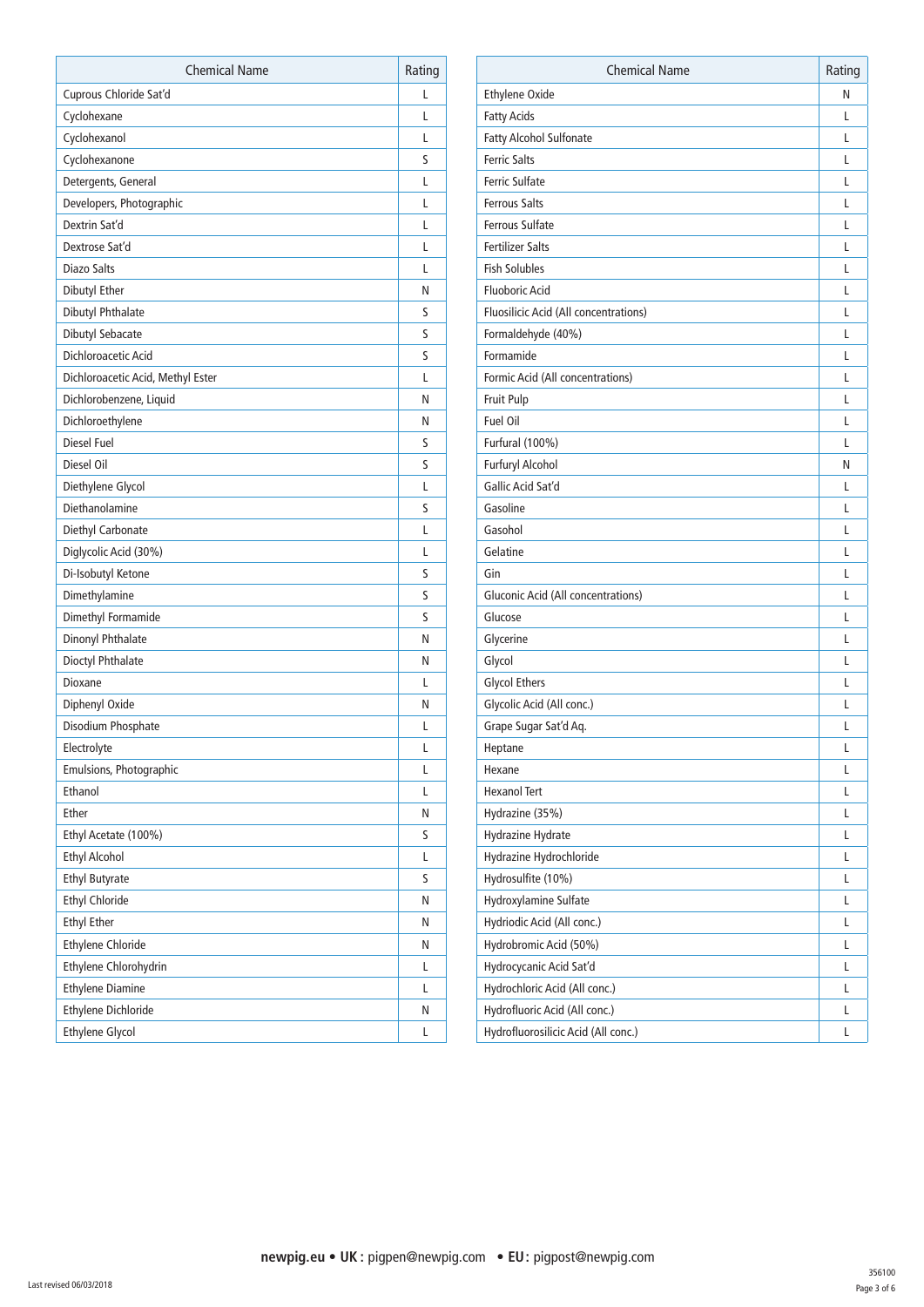| <b>Chemical Name</b>             | Rating |
|----------------------------------|--------|
| Hydrogen Bromide (10%)           | L      |
| Hydrogen Peroxide (90%)          | L      |
| Hydrogen Phosphide (100%)        | L      |
| Hydroquinone                     | L      |
| Hydrogen Sulfide                 | L      |
| Hypochlorous Acid                | L      |
| Inks                             | L      |
| Iodine (Alc. Sol.) Conc.         | L      |
| <b>Iron Salts</b>                | L      |
| Iso-Octane                       | S      |
| Isopropyle Acetate               | L      |
| Isopropyl Alcohol                | L      |
| Isopropyl Ether                  | Ν      |
| Jet Fuel                         | S      |
| Kerosene                         | S      |
| Lactic Acid (All concentrations) | L      |
| Lanolin                          | L      |
| Latex                            | L      |
| <b>Lead Salts</b>                | L      |
| Lead Acetate Sat'd               | L      |
| Lime                             | L      |
| <b>Linseed Oil</b>               | L      |
| <b>Lithium Salts</b>             | L      |
| Lube Oil                         | L      |
| <b>Magnesium Salts</b>           | L      |
| Magnesium Carbonate              | L      |
| Magnesium Hydroxide              | L      |
| <b>Magnesium Nitrate</b>         | L      |
| Magnesium Oxide                  | L      |
| Magnesium Sulfate                | L      |
| Maleic Acid                      | L      |
| Malic Acid (1%)                  | L      |
| <b>Mercuric Salts</b>            | L      |
| <b>Mercurous Salts</b>           | L      |
| Mercury                          | L      |
| Methanol                         | L      |
| <b>Methyl Acetate</b>            | L      |
| Methyl Alcohol (100%)            | L      |
| Methyl Amine (32%)               | L      |
| <b>Methyl Bromide</b>            | Ν      |
| Methyl Chloride                  | Ν      |
| Methylene Chloride               | Ν      |
| Methyl Ethyl Ketone              | S      |
| Methyl Isobutyl Ketone           | S      |

| <b>Chemical Name</b>               | Rating |
|------------------------------------|--------|
| Methyl Isopropyl Ketone            | S      |
| <b>Methyl Sulfate</b>              | L      |
| Methyl Sulfuric Acid (All conc.)   | L      |
| Milk                               | L      |
| <b>Mineral Oils</b>                | L      |
| <b>Molasses</b>                    | L      |
| Monochloroacetic Acid Ethyl Ester  | L      |
| Monochloroacetic Acid Methyl Ester | L      |
| Morpholin                          | L      |
| Mowilith D                         | L      |
| Naphtha                            | S      |
| Napthalene                         | S      |
| <b>Nickel Salts</b>                | L      |
| Nicotine Dilute                    | L      |
| Nicotinic Acid                     | L      |
| Nitric Acid <50%                   | L      |
| Nitrobenzene                       | S      |
| Nitrotoluene                       | S      |
| Octyl Cresol                       | L      |
| Oils and Fats                      | L      |
| Oleic Acid (All concentrations)    | L      |
| Oleum Conc.                        | Ν      |
| Olive Oil                          | L      |
| Orange Extract                     | L      |
| Oxalic Acid (All concentrations)   | L      |
| <b>Palmitic Acid</b>               | N      |
| Palm Oil                           | S      |
| <b>Paraffin Emulsions</b>          | L      |
| Paraffin Oil                       | L      |
| Perchloric Acid (50%)              | L      |
| Perchloroethylene                  | Ν      |
| Petroleum                          | L      |
| Petroleum Ether                    | S      |
| Phenol (10%)                       | S      |
| Phenylhydrazine                    | Ν      |
| Phosphoric Acid (All conc.)        | L      |
| Phosphorous Chlorides              | S      |
| Phosphorous (Yellow 100%)          | L      |
| Phosphorous Pentoxide              | L      |
| Photographic Solutions             | L      |
| Phthalic Acid (All concentrations) | L      |
| Phthalic Anhydride                 | L      |
| <b>Pickling Baths</b>              |        |
| Sulfuric Acid                      | L      |
|                                    |        |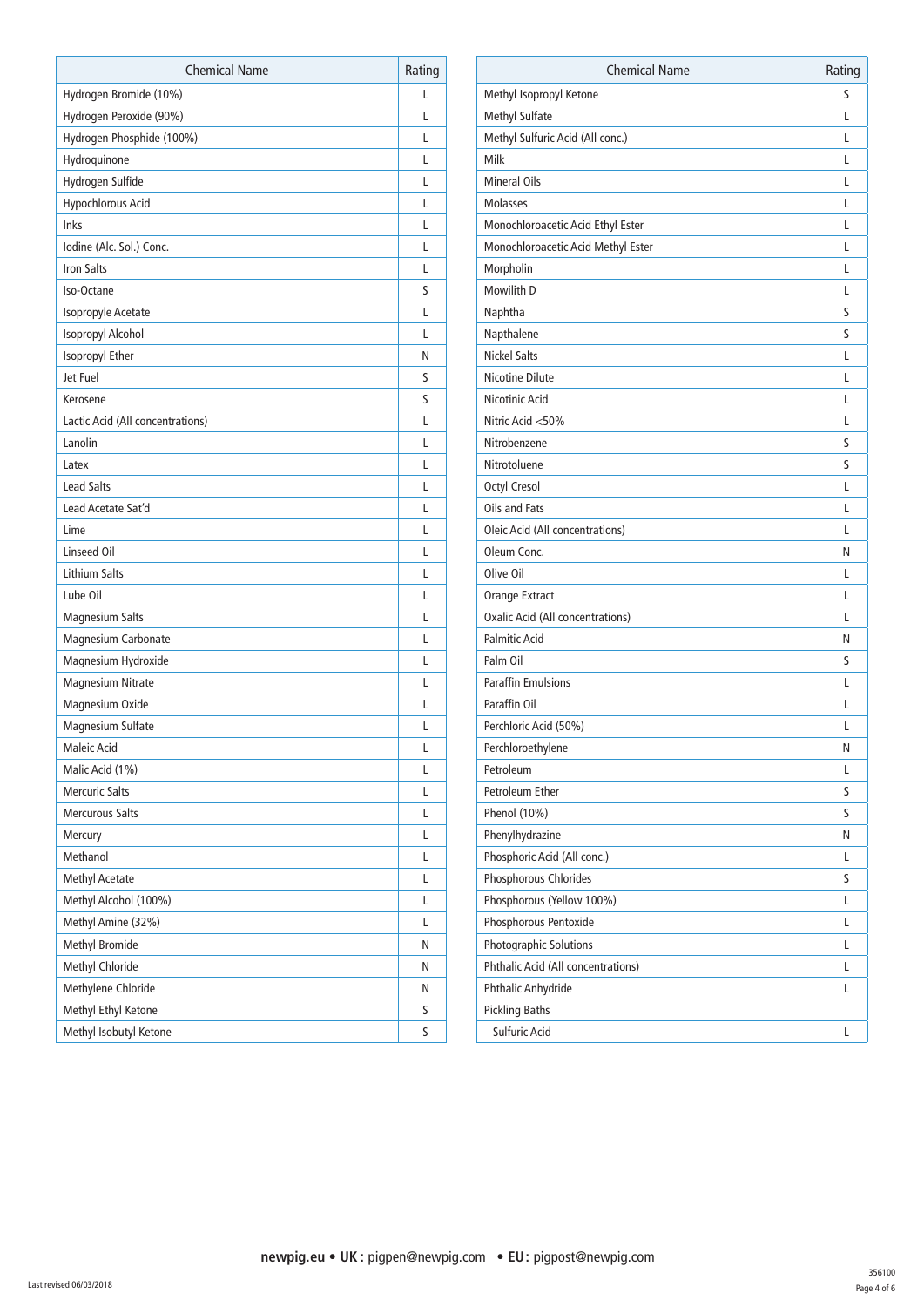| <b>Chemical Name</b>                  | Rating |
|---------------------------------------|--------|
| Hydrochloric Acid                     | L      |
| Picric Acid (1%)                      | L      |
| <b>Plating Solutions</b>              |        |
| <b>Brass</b>                          |        |
| Cadmium                               | L      |
| Copper                                | L      |
| Gold                                  | L      |
| Indium                                | L      |
| Lead                                  | L      |
| Nickel                                | L      |
| Rhodium                               | L      |
| Silver                                | L      |
| Tin                                   | L      |
| Potassium / Aluminum Sulfates (50%)   | L      |
| Potassium Bichromate                  | L      |
| Potassium Borate (10%)                | L      |
| Potassium Bromide                     | L      |
| Potassium Chlorate                    | L      |
| Potassium Chloride                    | L      |
| <b>Potassium Chromate</b>             | L      |
| Potassium Cyanide                     | L      |
| Potassium Dichromate (40%)            | L      |
| Potassium Ferri / Ferro Cyanide Sat'd | L      |
| Potassium Fluoride                    | L      |
| Potassium Hydroxide                   | L      |
| Potassium Iodide                      | L      |
| Potassium Nitrate Sat'd               | L      |
| Potassium Perborate Sat'd             | L      |
| Potassium Perchlorate                 | L      |
| Potassium Permanganate                | L      |
| Potassium Persulfate Sat'd            | L      |
| Potassium Phosphates                  | L      |
| Potassium Sulfate                     | L      |
| Propanol                              | L      |
| Propionic Acid (50%)                  | L      |
| Propyl Alcohol                        | L      |
| Propylene Dichloride (100%)           | L      |
| Propylene Glycol                      | L      |
| Propylene Oxide                       | L      |
| Pyridine                              | S      |
| Rayon Coagulation Salts               | L      |
| <b>Rust Inhibitors</b>                | L      |
| Sea Water                             | L      |
| Selenic Acid                          | L      |

| Sewage<br>Shortening<br>Silicic Acid | L<br>L |
|--------------------------------------|--------|
|                                      |        |
|                                      |        |
|                                      | L      |
| Silicone Oil                         | L      |
| <b>Silver Salts</b>                  | L      |
| <b>Silver Nitrate</b>                | L      |
| Soda Solution (All concentrations)   | L      |
| Soda Ash                             | L      |
| Sodium Salts                         | L      |
| Sodium Acetate Sat'd                 | L      |
| Sodium Acrylates                     | L      |
| Sodium Benzoate                      | L      |
| Sodium Bicarbonate                   | L      |
| Sodium Bisulfate (10%)               | L      |
| Sodium Bisulfite                     | L      |
| Sodium Bromate                       | S      |
| Sodium Bromide                       | L      |
| Sodium Bromide Dilute Solution       | L      |
| Sodium Carbonate                     | L      |
| Sodium Chlorate                      | L      |
| Sodium Chloride                      | L      |
| Sodium Chlorite                      | L      |
| Sodium Chromate                      | L      |
| Sodium Disulfite                     | L      |
| Sodium Dithionite (10%)              | L      |
| Sodium Ferricyanide                  | L      |
| Sodium Ferrocyanide Sat'd            | L      |
| Sodium Fluoride Sat'd                | L      |
| Sodium Hydroxide Conc.               | L      |
| Sodium Hypochlorite                  | L      |
| Sodium Iodine                        | L      |
| Sodium Nitrate                       | L      |
| Sodium Oxalate                       | L      |
| Sodium Persulfate                    | L      |
| Sodium Phosphate                     | L      |
| Sodium Silicate                      | L      |
| Sodium Sulfate                       | L      |
| Sodium Sulfide                       | L      |
| Sodium Sulfite                       | L      |
| Sodium Sulfonates                    | L      |
| Sodium Thiosulfate                   | L      |
| Spindle Oil                          | N      |
| <b>Stannic Salts</b>                 | L      |
| <b>Stannous Salts</b>                | L      |